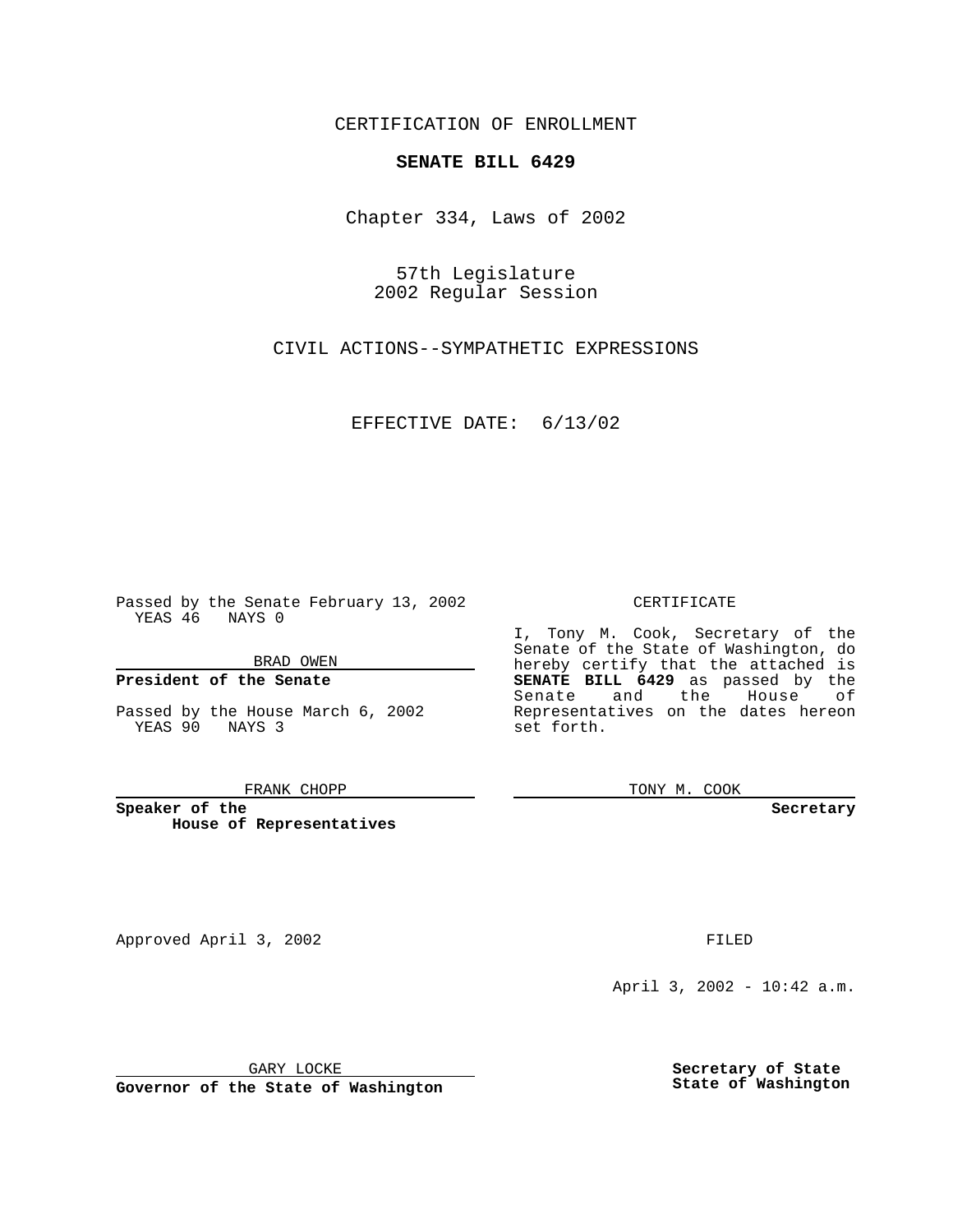# **SENATE BILL 6429** \_\_\_\_\_\_\_\_\_\_\_\_\_\_\_\_\_\_\_\_\_\_\_\_\_\_\_\_\_\_\_\_\_\_\_\_\_\_\_\_\_\_\_\_\_\_\_

\_\_\_\_\_\_\_\_\_\_\_\_\_\_\_\_\_\_\_\_\_\_\_\_\_\_\_\_\_\_\_\_\_\_\_\_\_\_\_\_\_\_\_\_\_\_\_

Passed Legislature - 2002 Regular Session

### **State of Washington 57th Legislature 2002 Regular Session**

**By** Senators B. Sheldon, Johnson, Kline, Costa, McCaslin, Gardner, Long and Winsley; by request of Governor Locke and Attorney General

Read first time 01/17/2002. Referred to Committee on Judiciary.

 AN ACT Relating to expressions of benevolence, sympathy, and regret; and adding a new chapter to Title 5 RCW.

BE IT ENACTED BY THE LEGISLATURE OF THE STATE OF WASHINGTON:

 NEW SECTION. **Sec. 1.** (1) The portion of statements, writings, or benevolent gestures expressing sympathy or a general sense of benevolence relating to the pain, suffering, or death of a person involved in an accident, and made to that person or to the family of that person, shall be inadmissible as evidence in a civil action. A statement of fault, however, which is part of, or in addition to, any of the above shall not be made inadmissible by this section.

(2) For purposes of this section:

 (a) "Accident" means an occurrence resulting in injury or death to one or more persons that is not the result of willful action by a party.

 (b) "Benevolent gestures" means actions that convey a sense of compassion or commiseration emanating from humane impulses.

 (c) "Family" means the spouse, parent, grandparent, stepmother, stepfather, child, grandchild, brother, sister, half brother, half